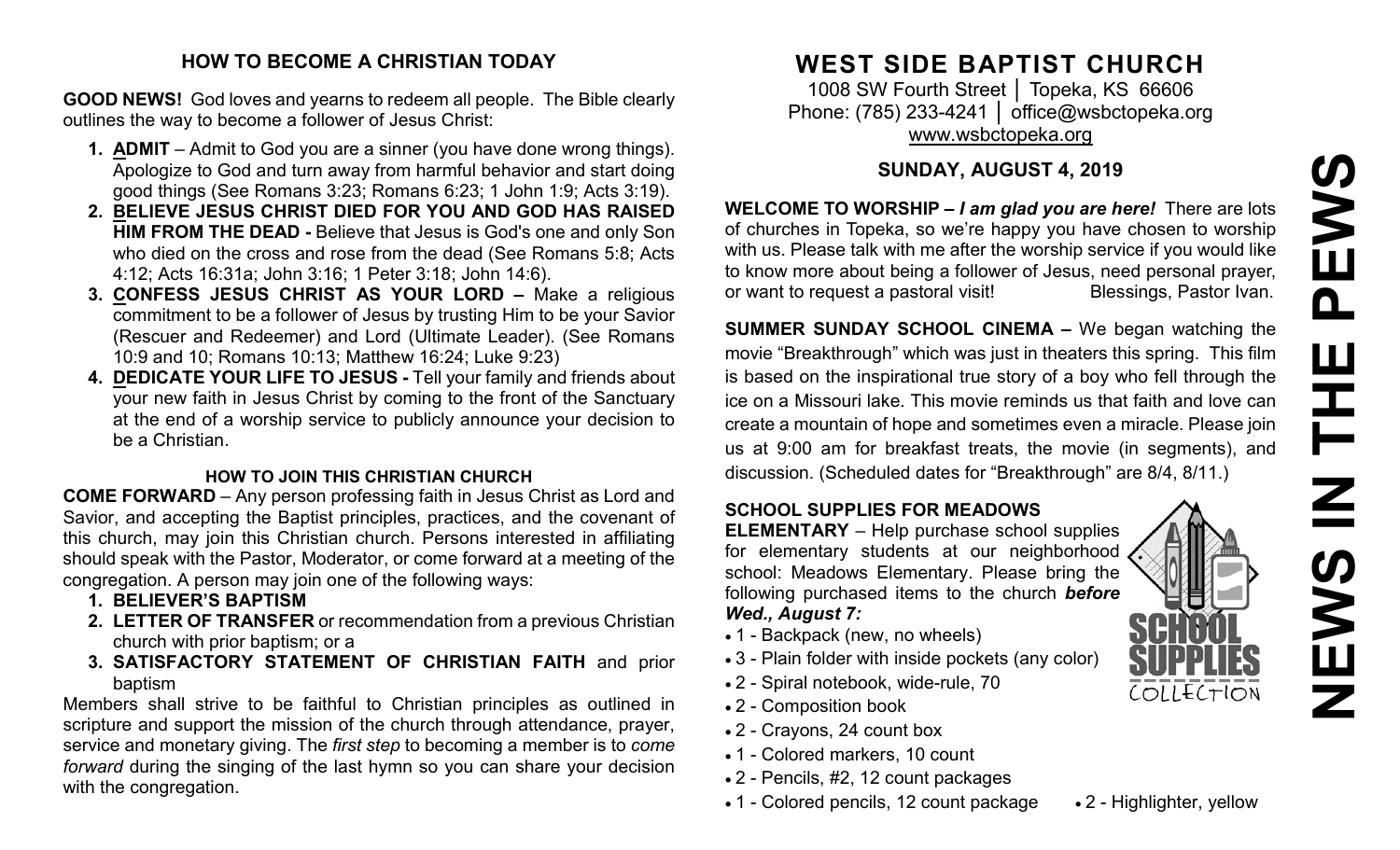- 
- 1 Headphones (no earbuds) 6 Glue stick, jumbo, no gel
- 2 Eraser, big pink 1 Pencil box, plastic
	-
- 
- 1 Elmer's glue, 4 oz bottle 1 Scissors, blunt or sharp

Cash donations are also welcomed. Mark donation: "school supplies." Place your donations in the Church Office or Mission Box in the sanctuary.

**BACK TO SCHOOL FAIR -** Midtown Community Services will distribute school supplies and used clothing on **Friday, August 9** for the first sixty students registered at Meadows Elementary school. Watch for more information. See Ivan for details.

**BIBLE STUDY** - Come for the one-hour small group study of the biblical book **"JUDGES"** on **Wednesdays at 10:30 am in Holmer Hall.** Bible studies are free and open to the public.

#### **CHILDRENS ACTIVITY BAGS AND BULLETINS – We are**

**glad to have children in worship!** Activity bags filled with coloring pages, crayons, and other items are available for preschool and elementary-aged children near the sanctuary door. **Enjoy the kits and children's bulletins**. Please take



home your artwork. Place the packets on the front pew after the worship service so we can restock them.

**FAREWELL RECEPTION** – The congregation is invited to a Farewell Reception for Bob and Jill Roesler on **Sunday, August 11 from 2:00 to 4:00 pm at the New Life Baptist Church** (previously Gage Park Baptist Church), **3601 SW 10th Ave, Topeka, KS 66604**. Bob and Jill are planning to move to Oklahoma to be closer to family and grandchildren. No gifts or cards expected. *RSVP to the Church Office before Friday, August 9*.

**NATIONAL NIGHT OUT AGAINST CRIME (NNO) –** The Ward Meade Neighborhood invites our church members to participate in the National Night Out Against Crime on **Saturday, August 10, 6:00-8:00 PM, at the historic Ward Meade Park at Old Prairie Town.** See bulletin board for more information.

#### **WEEKLY CALENDAR**

#### **SUNDAY, AUGUST 4**

| $9:00 \text{ am}$ | SS Cinema Movie "Breakthrough" (FH) |
|-------------------|-------------------------------------|
| 10:30 am          | Worship Service (S)                 |
| $2:00 \text{ pm}$ | Youth Scavenger Hunt @ The Mall     |

#### **MONDAY, AUGUST 5**

| <b>Baby Closet Ministry</b> |
|-----------------------------|
|                             |

#### **TUESDAY, AUGUST 6**

| $5:30 \text{ pm}$ | Ladies Night Out @ HHB 906 S. Kansas Ave. |
|-------------------|-------------------------------------------|
| $5:30 \text{ pm}$ | Men's Night Out @ HHB 906 S. Kansas Ave.  |
| $6:00 \text{ pm}$ | Men's Chorus (FH)                         |

#### **WEDNESDAY, AUGUST 7**

| $10:30$ am       | Bible Study – Book of Judges (HH)  |
|------------------|------------------------------------|
| $3:30 - 5:30$ pm | Fruit & Vegetable Food Pantry (FH) |
| $5:00 - 7:00$ pm | <b>Baby Closet Ministry</b>        |
| $5:30 - 7:00$ pm | No Supper or WWW until September   |
| $7:00$ pm        | No Choir Practice (S)              |
|                  |                                    |

#### **THURSDAY, AUGUST 8**

| $1:00 - 3:00$ pm | <b>Baby Closet</b> |
|------------------|--------------------|
|------------------|--------------------|

**FRIDAY, AUGUST 9 PASTOR'S DAY OFF**

#### **SATURDAY, AUGUST 10**

#### **SUNDAY, AUGUST 11**

| $9:00 \text{ am}$ | SS Cinema Movie "Breakthrough" (FH) |
|-------------------|-------------------------------------|
| $10:30$ am        | Worship Service (S)                 |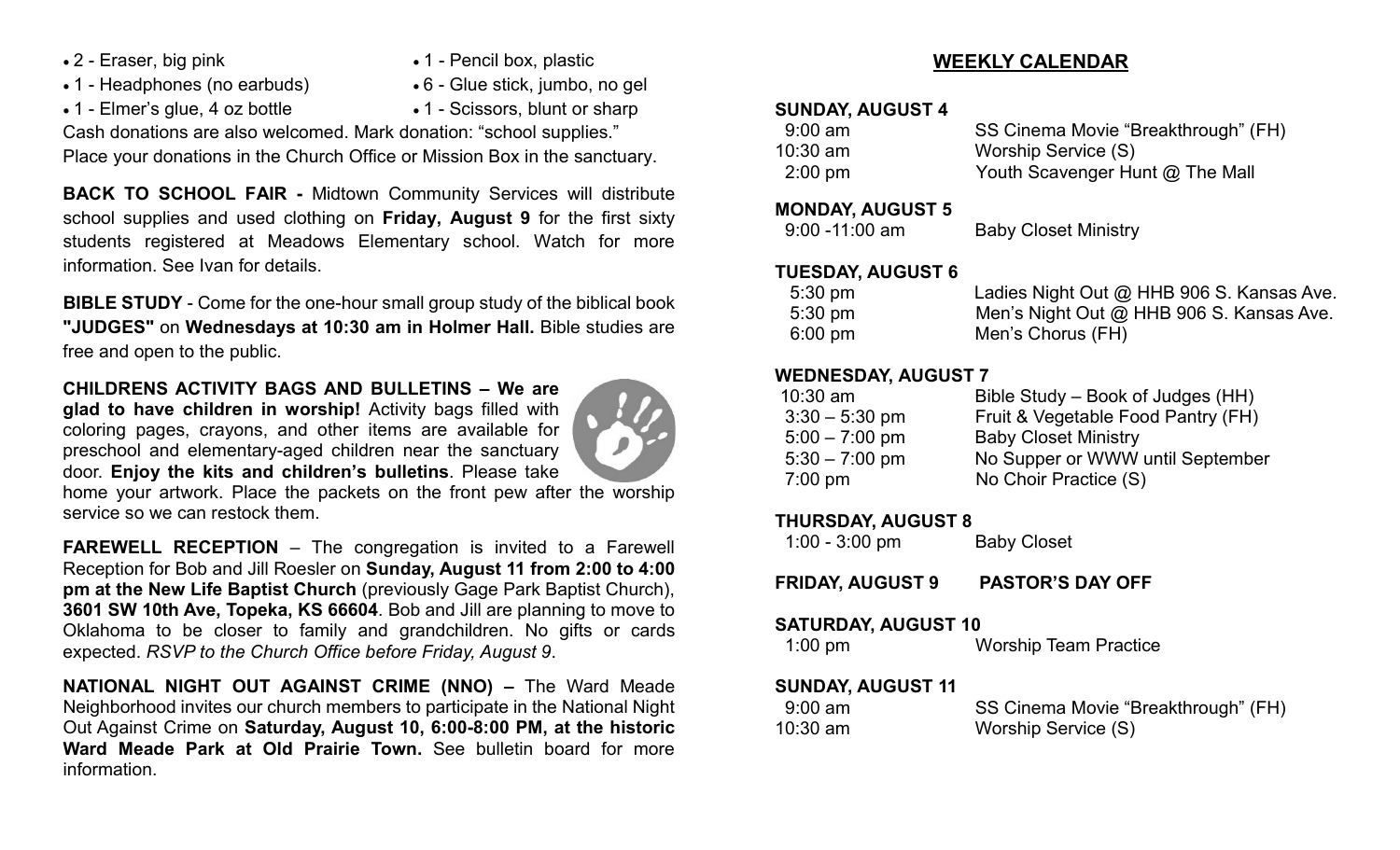### **IN OUR THOUGHTS AND PRAYERS**

Annie – Health concerns (Don and Molly's granddaughter-in-law) Ella – Health concern (Don and Molly's great-granddaughter) Kim – Health concerns (Nancy Ohse's friend) Mark Arnold – Health concerns Al & Bradley Carpenter – Health concerns Harry and Pat Carpenter – Health concerns Wayne Cottril – Health concerns Valerie Davis - Health concerns (Bev McCurdy's friend) Fran Seymour-Hunter – Health concerns Charles Key – Health concerns (cancer) (Nelda Janway's brother) Nancy May – Health concerns Bill and Marie Merrifield – Health concerns Don and Molly Morris – Health concerns Sandra Parnell – Health concerns (heart) (Marianne Spano's friend) Juanita Plankinton – Passing of her daughter, Linda Thomas Becky and Terry Poe – Health concerns Sage Poe – Coffeyville Community College Carolyn Roach – Health concerns (Nelda Janway's sister) Keith Springer – Health concerns (Marianne Spano's brother) Larry Springer – Health concerns (Marianne Spano's brother) Melissa Weikel – Health concerns (Nancy and Wayne Cottril's daughter) Lola Zab - Health concerns (Marianne Spano's sister) Victims and perpetrators of human trafficking (sexual slavery)

# **HOMEBOUND & CARE FACILITIES:**

\*June Cunningham – Brewster Place \* \* Renea May \*Shirley & Larry Dell \*Rogene Moody  $*$ Helen Farrar – Plaza West \*Gerald Haney – \*Theo Penny \*Russ Hunter – \*Edward Perkins \*Mary Lou Johnson – Aldersgate \*Juanita Plankinton \*Alice Kieffer \*Hazel Smith-Tindall - Ottawa

\*Etta Landis –Capital Ridge

**COMMUNION MINISTERS –** Please sign-up on the bulletin board to deliver the Lord's Supper (Holy Communion) to our Nursing Home and Homebound members on the first Sunday of a



month. Lay Ministers will be working in pairs of two or teams. Pastor Ivan will provide training for all communion ministers. We currently have eighteen Nursing Home and Homebound members to visit each month.

**FINANCIAL GIVING** – Thank you for the generous support of the work of God in and through West Side Baptist Church. Donations report:

|                               |    | 07-28-2019 |    | Y-T-D        |
|-------------------------------|----|------------|----|--------------|
| <b>General Fund</b>           |    | \$1,664.00 |    | \$126,377.93 |
| <b>Building Main</b>          | \$ | 15.00      | \$ | 3,841.00     |
| <b>Sunday School</b>          | \$ | 3.00       | \$ | 317.38       |
| <b>America For Christ</b>     | \$ |            | \$ | 1,542.00     |
| <b>Baby Closet</b>            |    |            |    | 50.00        |
| Fellowship/Benevolence \$     |    |            | \$ | 1,347.97     |
| One Great Hour of Sharing\$   |    | 80.00      | \$ | 2,145.93     |
| <b>Vacation Bible School</b>  | S  |            |    | 124.80       |
| <b>World Mission Offering</b> | \$ |            | S  | 115.00       |
| <b>Youth Fund Income</b>      | \$ |            | \$ | 3,290.72     |
| <b>School Supplies</b>        |    | 95 O       | \$ | 115.00       |
|                               |    |            |    |              |

#### **FOOD PANTRY - The Free Fruit & Vegetable Food Pantry will open on**



**Wednesday, August 7 from 3:30 to 5:30 pm.** Call the Church Office at (785) 233-4241 for more information. **May 2019 Report:** 922 individuals (468 adults, 362 children, plus 92 senior citizens) in 259 families were able to receive for free 5,199 pounds of bread, fruit, milk, vegetables, and other items from the Fruit & Vegetable Food Pantry on Wednesday nights at West Side Baptist Church, 1008 SW. 4th St., Topeka.